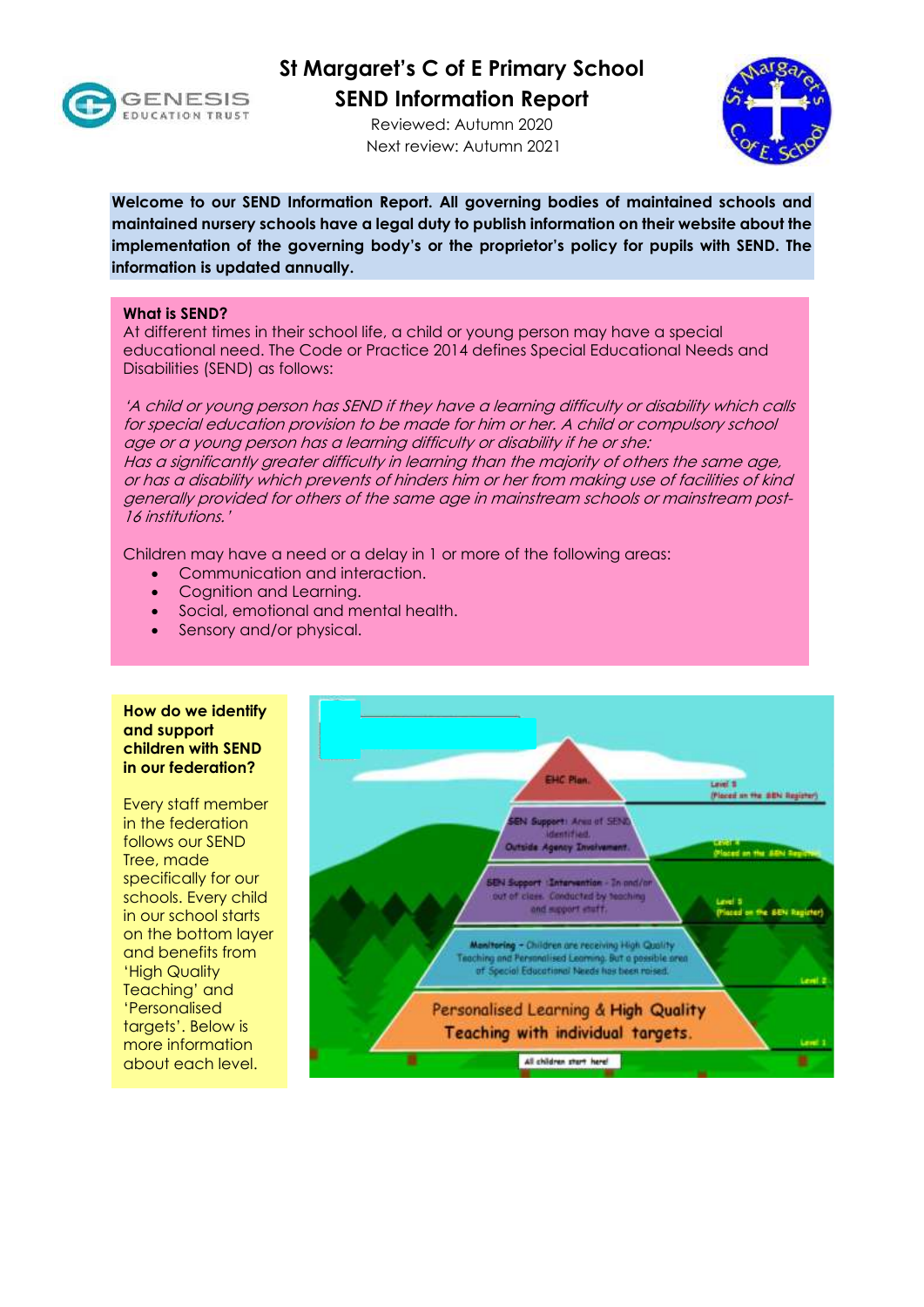# **LEVEL 1 – Personalised Learning and High Quality Teaching, with individual targets**

Every child in our school has the right to high quality teaching and individual targets. Teachers are able to identify and provide for pupils with special educational needs. All pupils will have access to an appropriately differentiated curriculum and receive their full entitlement to any support identified (as far as this can be controlled by the school). All pupils are fully integrated into the activities of the school so far as is reasonably practical and compatible with the efficient education of pupils with whom they are educated. Curriculum planning and assessment takes account of the type and extent of any difficulty experienced by any pupil. Pupils are encouraged to take responsibility with us for their learning. Pupils' difficulties are identified as early as possible. Parents are informed and involved as partners in their children's learning.

#### be found on our schools' website:<https://www.st-margarets-barking.org.uk/policiesb24798c0> **LEVEL 2 - Monitoring**

If a child reaches LEVEL 2, this is because a staff member or parent has raised a concern with the SENDCo in 1 or more of the 4 areas

Our Federation follows the 2010 Equality Act (amended 2012) and our accessibility policy can

Following this concern the following steps will be made in LEVEL 2-

- Teacher observations in class.
- Observations made by the SENDCO.
- Teacher/parent/SENDCO meetings.
- Your child's progress can be discussed by the class teacher and/or the SENDCO at

parent evenings and parent drop-ins. Details of which can be found on the schools' websites.

St. Margaret's SENDCO (Jade Beech) has over 10 years of experience teaching across all key stages. She qualified as a SENDCO in 2016. She is able to provide guidance, support and strategies for children in all 4 areas of need.

Beverly Hall, our Executive Head Teacher, is also in possession of the SENDCO qualification.

If you have a concern regarding your child, please contact Jade Beech on 020 8594 4003 or email: [jade.beech@genesistrust.net](mailto:jade.beech@genesistrust.net)

Alternatively, you can speak directly to your child's class teacher about your concerns.

# **LEVEL 3 – SEND Support (Interventions)**

Once a child has been identified as having a difficulty or delay in 1 or more of the 4 areas of SEND (Communication and interaction, Cognition and Learning, Social, emotional and mental health, Sensory and/or physical.), they will be placed in a suitable intervention ran by a member of our support staff or teaching staff. Our support staff are all highly trained in a range of SEND interventions including art/Lego therapy, speech and language and understanding Autism. We also have access to learning mentors at both schools to work with children who have emotional and social difficulties. We also have a SEND speech and Language TA who is guided by our Speech and Language therapist. She comes in one day a week to support identified students with speech and language needs.

Regular reviews of these interventions will take place each term alongside the class teachers' assessments. The frequency of their intervention may be increased or decreased and this will be in accordance with their progress. Parents will be informed of the interventions their child are attending and be given a Support Plan, which outlines the support each term.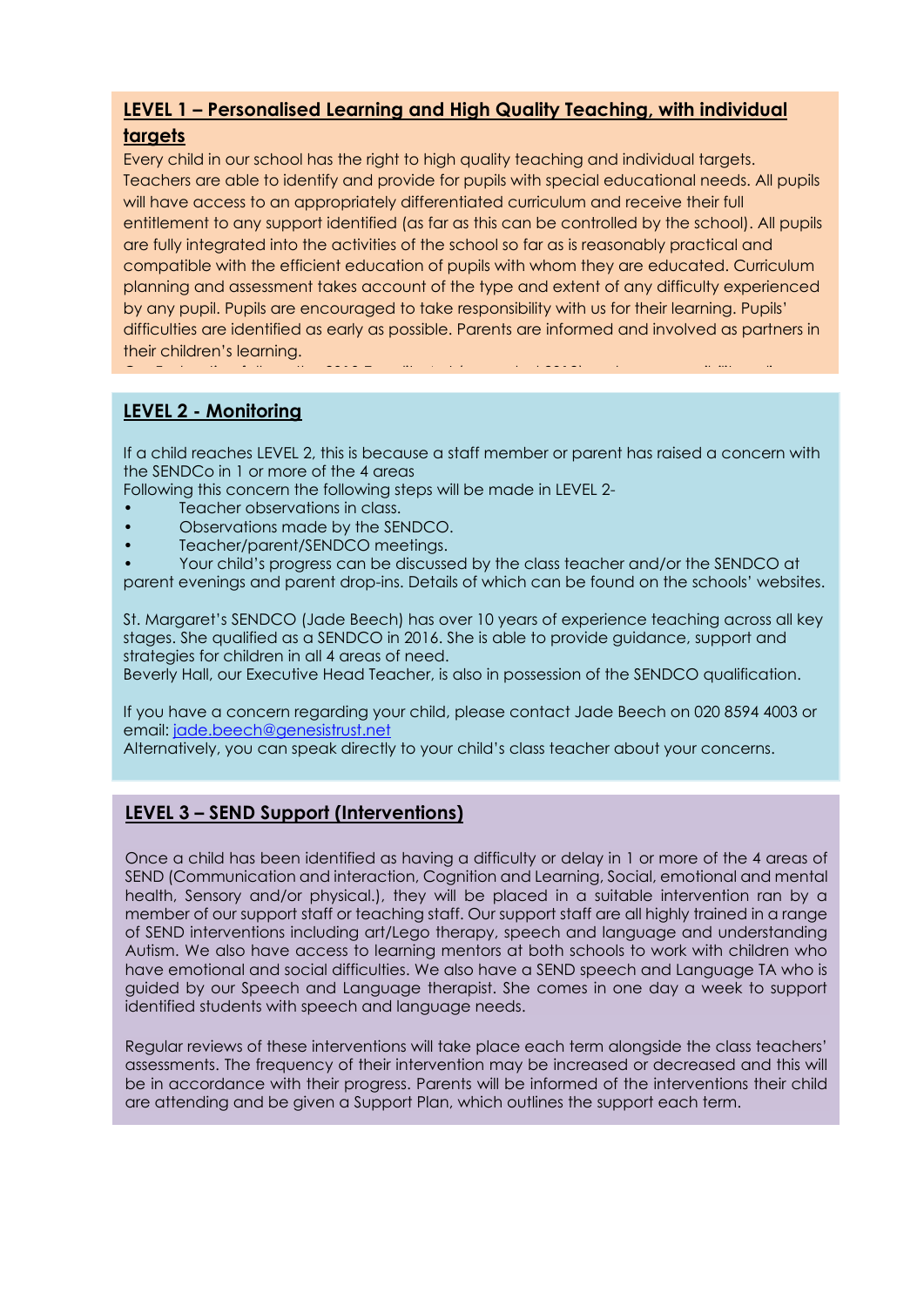# **LEVEL 4 – SEND Support (External Agency Involvement)**

If a child continues to show difficulties in 1 or more of the 4 areas of SEND, a referral may be made to an outside agency. All referrals are made with parent/carer consent. Agencies currently being used across the school include:

- Speech and Language Therapy
- **Paediatrician**
- Early Help
- CAMHS
- Occupational Therapy
- Social and Communication Clinic
- Educational Psychologists.

All available outside agency details can be found within the Barking and Dagenham SEND Local Offer:

<https://www.lbbd.gov.uk/local-offer>

## **LEVEL 5 – Education, Health and Care Plan (EHCP)**

This type of support is available for children whose learning needs are severe, complex and lifelong. This is usually provided via an Education, Health and Care Plan (EHC). This means your child will have been identified by professionals as needing a particularly high level of individual or small-group teaching. This type of support is available for children with specific barriers to learning that cannot be overcome through interventions on LEVEL 3 or 4.

The Process for obtaining and EHCP is as follows:

•The school (or you) can request that Local Authority Services carry out a statutory assessment of your child's needs. This is a legal process which sets out the amount of support that will be provided for your child.

•After the request has been made to the 'Panel of Professionals' (with a lot of information about your child, including some from you), they will decide whether they think your child's needs (as described in the paperwork provided), seem complex enough to need a statutory assessment. If this is the case, they will ask you and all professionals involved with your child to write a report outlining your child's needs and resubmit it to panel for further investigation. If they do not think your child needs this, they will ask the school to continue with the current support.

•After the reports have all been sent in, the Panel of Professionals will decide if your child's needs are severe, complex and lifelong. If this is the case, they will write a draft Education Health Care Plan (EHC).

•The draft EHC Plan will outline the number of hours of individual/small group support your child will receive and how the support should be used, and what strategies must be put in place. It will also have long- and short-term goals for your child.

•The additional adult may be used to support your child with whole class learning, run individual programmes or run small groups including your child.

•Every EHC plan is reviewed annually; all adults involved in the child's education, their parents/carers and the child themselves are involved in the reviewing process.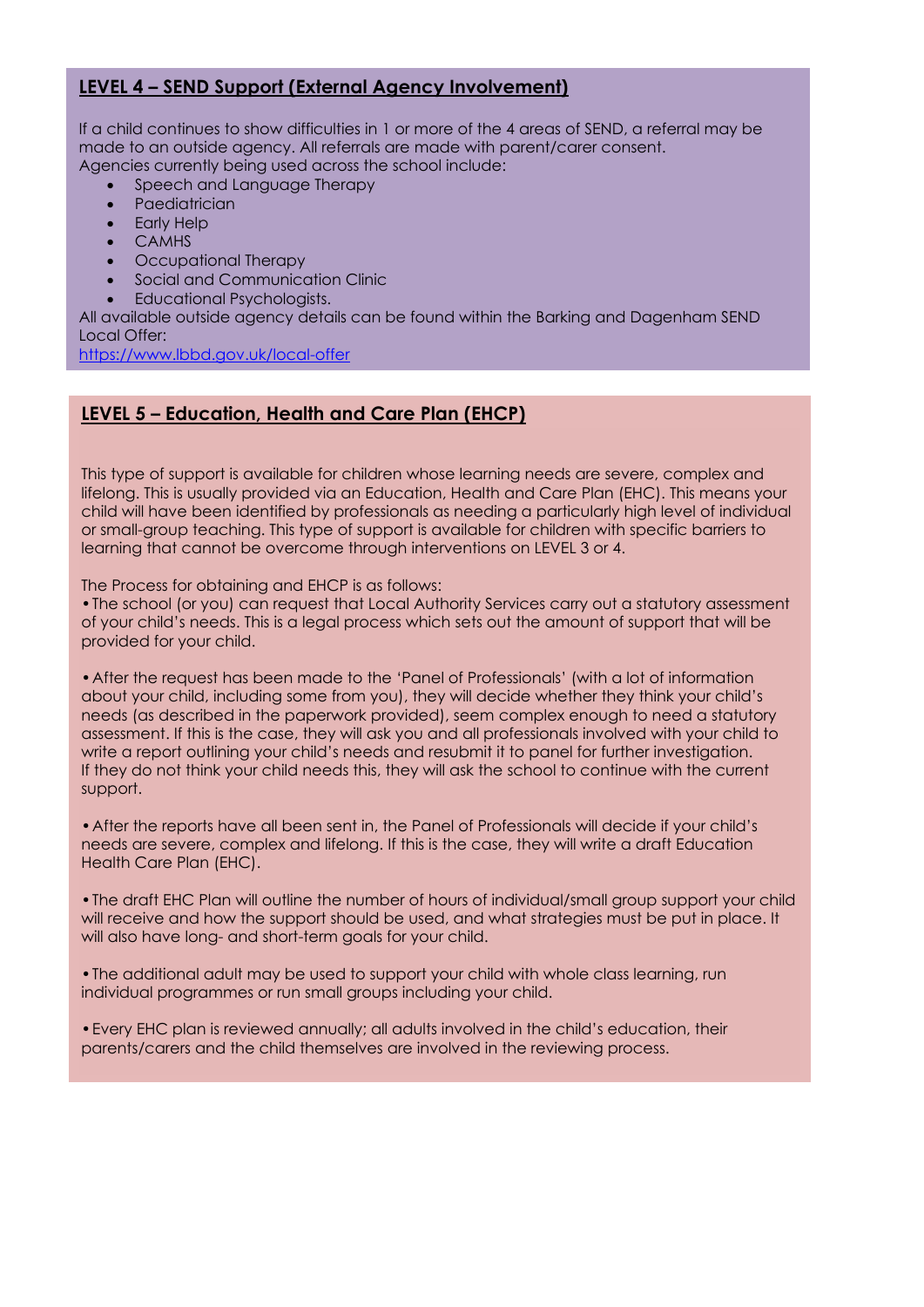# **How do we consult parents of children with SEN and involve them in their child's education?**

Parents of children with SEN are consulted regularly through phone calls and meetings with the SENCo and class teachers, person centred reviews (annually), home and school contact books.

The SENDCo will make herself available at parent evenings and other events to discuss their children's educational progress and wellbeing. She is also available after school to discuss any SEN related concerns.

### **How do we consult young people with SEN and involve them in their education?**

Students are involved in their own learning by attending target review meetings, where appropriate, and they are given regular student voice opportunities. Teachers and staff give consistent lesson feedback, in order to get students communicating and making suggestions on how to improve their learning experience. SEN students are also offered key sessions with the learning mentor to discuss any concerns they have and share their opinions on how best we can support their needs. There are also opportunities for SEN students to be on the school council to voice their views. At the end of every term, the SEN pupils are invited to complete and SEN questionnaire.

### **What is our approach to teaching children and young people with SEN?**

Approaches and strategies for teaching children and young people with SEN include high quality teaching by staff who are either SEN trained or supported by the SENDCO. The curriculum across all year groups is broad, balanced and accessible for all SEN students. Classwork is personalised and tailored for SEN students so they can access the National Curriculum. There are opportunities for students to work in smaller groups, as well as 1:1 extra support with SEN TA's. Literacy and Maths interventions, such as Accelerated Reader and Toe by Toe, are running for SEN students. There are also before and after school targeted interventions for SEN students.

For more detailed information on the interventions available, please see the following document:

<https://irp-cdn.multiscreensite.com/de4485f8/files/uploaded/SENDOverviewOfProvision2019.pdf>

### **How are adaptations made to the curriculum and the learning environment of children and young people with SEN?**

Classwork is personalised for SEN students in order for them to access the curriculum. Examples of this include the use of visual aids, modified learning objectives, outcomes and learning scaffolds. A variety of resources are supplied and used in class to support students achieve. These include, visual prompts, vocabulary lists, to-do-lists, now and next boards, etc.

#### **How are staff trained to support students with SEN?**

All staff at St Saviours have received in-house INSET training for SEN and ASC. SEN training provided by outside agencies, such as speech and language therapist and educational psychologists, are also organised. Support staff have received regular SEN training, and the school receives regular outreach support from Whitefield outreach service. The SENDCO and a number of support staff have qualifications in Positive Handling and The Structured Approach (ASD strategies). There are also weekly CPD sessions for all SEN support staff.